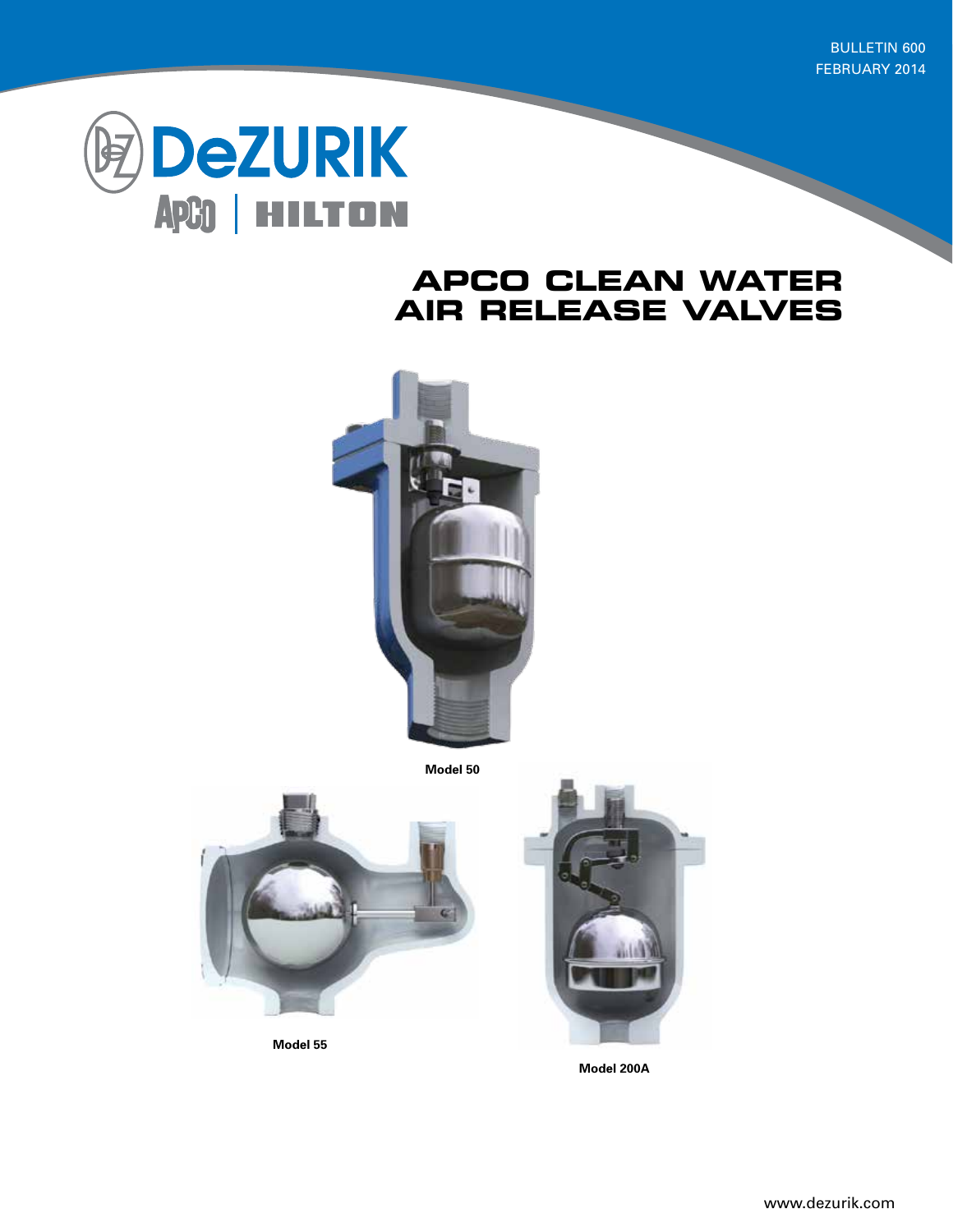# Air Release Valves

## Why and Where to Use

An Air Release Valve has a small venting orifice and is used wherever air is entrained in water under pressure. These pockets of air increase the resistance to the flow of water. In critical installations, air can reduce the capacity of a line down to zero. More common is an increased resistance of 10 to 15%. The increased resistance must be overcome by the pump using more power than necessary to move the required amount of water. Such a loss can continue unnoticed for years creating excessive power consumption costs. This is a major reason why all points where air can collect should be equipped with an APCO Air Release Valve.

#### How to Operate

These valves have much smaller orifices than the Air/Vacuum Valves. Their function is to release small pockets of air which gather at the high points of a system after it is filled and under pressure. The Air Release Valve has the ability to open against internal pressure because it has a small orifice and a leverage mechanism which multiplies the force of the float. This force must be greater than the internal pressure across the orifice in order to open it when a pocket of air needs to be vented. This explains why, as the internal pressure increases, the orifice decreases in size to facilitate the valve opening.

### Simple Lever



.5, .75, 1" (15, 20, 25 mm) Inlet

**Physical Dimensions**

Height - 5.875" (149 mm)

Width - 3.75" (95 mm)

Weight - 6 lbs (3 kg)

**Standard pressures up to 175 psi (1207 kpa) and up to 300 psi (2068 kpa) with special orifice. Specify if operating pressure is below 20 psi (138 kpa).**

#### APCO Uses Stainless Steel Floats Exclusively

Examine these quality features provided at no extra cost:

- 1. ASTM quality materials guaranteed throughout
- 2. Stainless steel floats
- 3. Conserve pumping power eliminate restricted high points
- 4. Create maximum pipeline efficiency



.5" (15 mm) Inlet

**Physical Dimensions** Height - 5" (127 mm) Length - 6.375" (162 mm) Width - 3.313" (84 mm) Weight - 5.5 lbs (2.5 kg) **Standard pressures up to 175 psi (1207 kpa).**



**All APCO Air Release Valves are 100% Hydrostatically factory tested to ANSI/AWWA C512 standards.**

#65

.75" (20mm) Inlet **Physical Dimensions** Height - 7" (178 mm) Length - 8.5" (216 mm) Width - 4.5" (114 mm) Weight - 9 lbs (4 kg) **Standard pressures up to 150 psi (1034 kpa).**

### Materials of Construction

Body and Cover - Cast Iron or Ductile Iron

Float - Stainless Steel

Seat - Bronze-Stainless or Buna-N

Needle - Bronze or Stainless Steel

Linkage - Delrin, Bronze or Stainless Steel

Other internal parts – Lever Pins, Retaining Rings, and Screws are Stainless Steel or Bronze.

**Note: Great care is taken in the choice of materials to avoid galvanic action. Bronze components meet current lead-free requirments**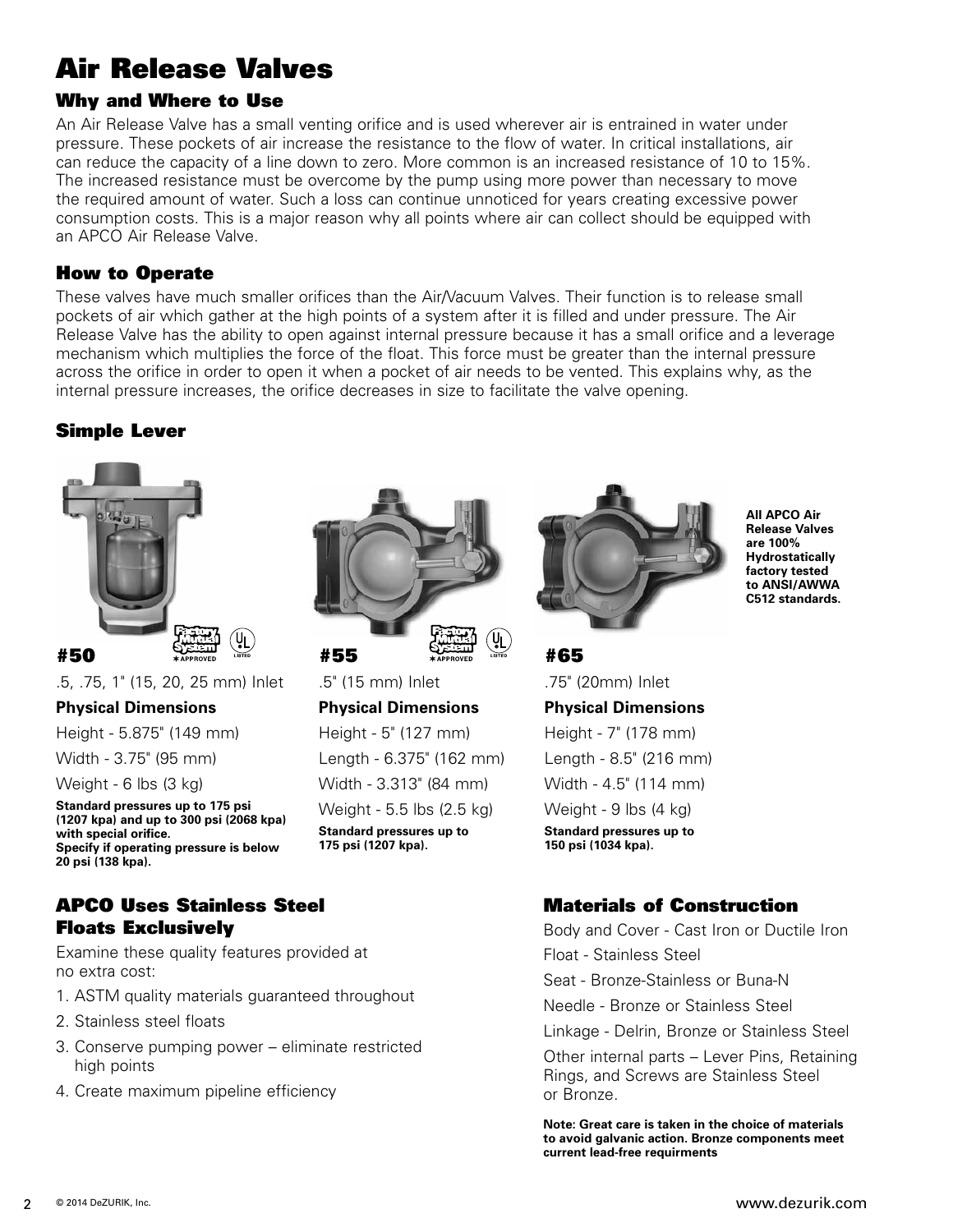#### Where to Install

**Typical pipeline and position of necessary APCO air valves**



**APCO Air/Vacuum Valve** on pump discharge before check valve (not necessary for pumps with positive suction head) **APCO Hydraulically Controlled Air/Vacuum Valve** where a discharge gate valve is normally closed during pump start-up to develop head

Note: Installing manways at intervals in larger size pipelines provides an excellent point to install air valves

### Compound Lever





#200A 1", 2" (25, 50 mm) Inlet **Physical Dimensions** Height - 10" (254 mm) Width - 7" (179 mm) Weight - 20 lbs (9 kg) Inlet - 1" or 2" (25, 51mm) pipe thread

**Standard pressures up to 150 psi (1034 kpa) and up to 300 psi (2068 kpa) or higher with special orifice.**

**Concave float is patented.**

2" (50 mm) Inlet **Physical Dimensions** Height - 12.5" (318 mm) Width - 9.5" (241 mm) Weight - 45 lbs (20 kg)

Inlet - 2" (51mm) pipe thread

**Standard pressures up to 150 psi (1034 kpa) and up to 300 psi (2068 kpa) or higher with special orifice.**



#205 2" (50 mm) Inlet **Physical Dimensions** Height - 13" (330 mm) Width - 12" (305 mm) Weight - 75 lbs (34 kg) Inlet - 2" (51mm) pipe thread

Flanged inlet available 150 or 300 lb. class

**Standard pressures up to 500 psi (3447 kpa) and up to 1500 psi (10342 kpa) with special orifice.**



#207 6" (150 mm) Inlet

**Physical Dimensions** Height - 28" (711 mm) Width - 13.5" (343 mm) Weight - 200 lbs (91 kg) Inlet - 6" (152 mm) 125# flange Discharge orifice - 1" (25mm) diameter

**HIGH VENTING CAPACITY Standard pressures up to 150 psi (1034 kpa) and up to 300 psi (2068 kpa) with special orifice.**

#### **Higher pressure classes available.**

**For selection and sizing of all the above air valves, see the Venting Capacity Graph for Air Release Valves on the back page of this bulletin or ask for APCO Air Valve Sizing Software.**

Manufactured to AWWA C-512

ISO connections available